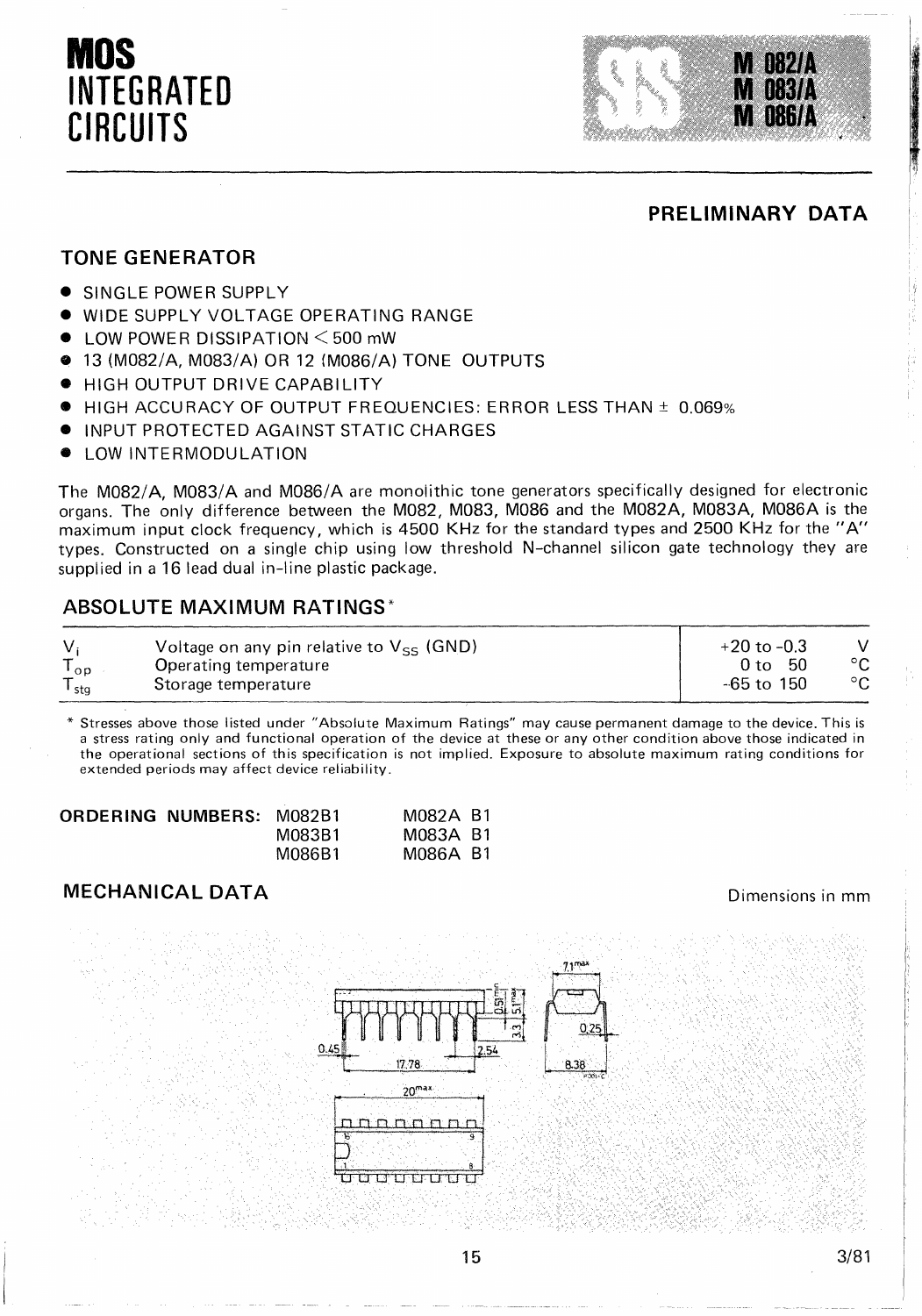

## **PIN CONNECTIONS**





**BLOCK DIAGRAM** 



## **RECOMMENDED OPERATING CONDITIONS**

| Parameter |                        | <b>Test conditions</b> | Values |       |       | Unit |
|-----------|------------------------|------------------------|--------|-------|-------|------|
|           |                        |                        | Min.   | Typ.  | Max.  |      |
| $V_{SS}$  | Lowest supply voltage  |                        | 0      |       |       |      |
| $V_{DD}$  | Highest supply voltage |                        | $+10$  | $+12$ | $+14$ |      |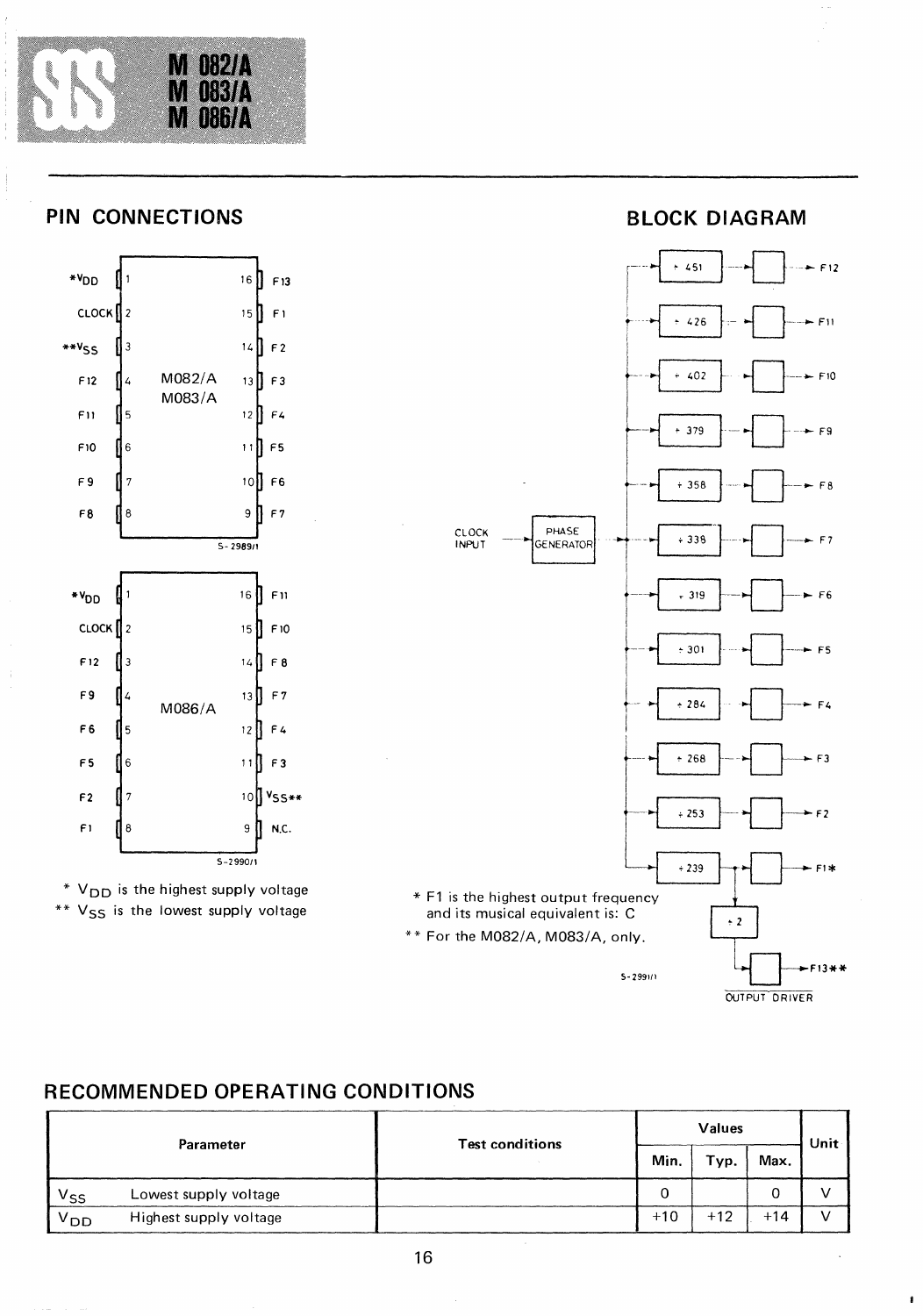

#### **ELECTRICAL CHARACTERISTICS** (0°C≤T<sub>amb</sub>≤50°C;V<sub>SS</sub>=0V;V<sub>DD</sub>=+10V to+14V unless otherwise specified)

| Parameter                         |                                               | <b>Test conditions</b> | Values        |         |            |              |                |
|-----------------------------------|-----------------------------------------------|------------------------|---------------|---------|------------|--------------|----------------|
|                                   |                                               |                        | Min.          | Typ.    | Max.       | Unit         | Fig.           |
| $V_{IL}$                          | Input clock, low                              |                        | $V_{SS}$      |         | $V_{SS}+1$ | $\mathsf{V}$ |                |
| $V_{\text{IH}}$                   | Input clock, high                             |                        | $VDD-1$       |         | $V_{DD}$   | $\vee$       |                |
| $t_r$ , $t_f$                     | Input clock rise and fall times<br>10% to 90% | 4.5 MHz                |               |         | 30         | ns           | 1              |
| $t_{on}$ , $t_{off}$              | Input clock on and off times                  | 4.5 MHz                |               | 111     |            | ns           | 1              |
| $C_1$                             | Input capacitance                             |                        |               | 5       | 10         | рF           |                |
| $V_{OH}$                          | Output high                                   | $0.75 \text{ mA}$      | $V_{DD}$ -1.5 |         | $V_{DD}$   | $\vee$       | $\overline{2}$ |
| $V_{OL}$                          | Output low                                    | $0.70 \text{ mA}$      | $V_{SS}$      |         | $V_{SS}+1$ | $\vee$       | 2              |
| $t_{\text{ro}}$ , $t_{\text{fo}}$ | Qutput rise and fall times<br>500 pF load     |                        | 250           |         | 2500       | · ns         | 3              |
| $t_{\rm on}$ , $t_{\rm off}$      | Output duty cycle                             | M 082                  |               | 30      |            | %            |                |
|                                   |                                               | M 083, M 086           |               | 50      |            |              |                |
| <sup>l</sup> DD.                  | Supply current                                |                        |               | 24      | 35         | mA           | $\ast$         |
| $f_1$                             | Input clock frequency                         | M082, M083, M086       | 100           | 4000.48 | 4500       | kHz          |                |
| $f_1$                             | Input clock frequency                         | M082A, M083A, M086A    | 100           | 2000.24 | 2500       | kHz          |                |

• Output unloaded.





#### Fig. 2 - Output signal d.c. loading





17